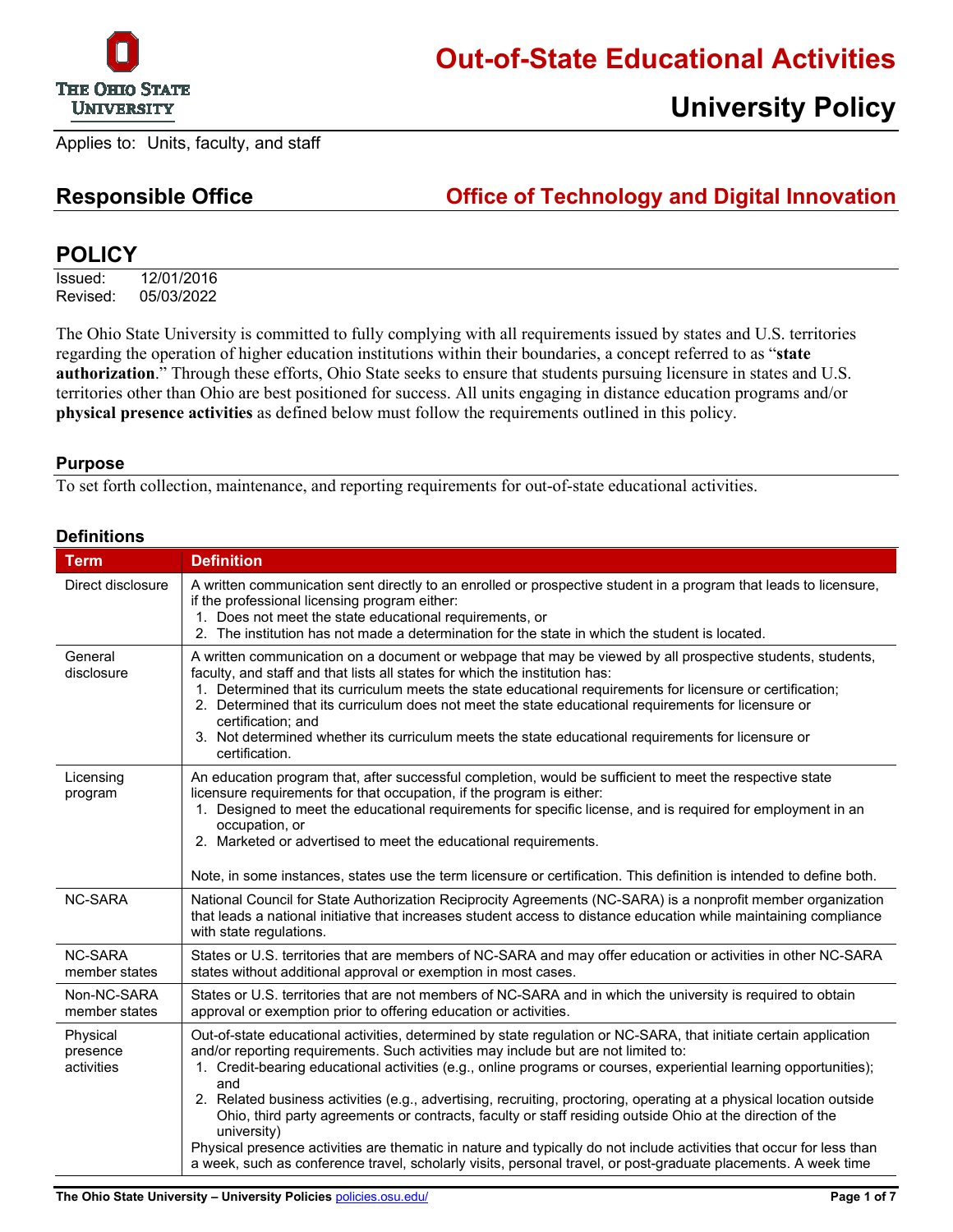

| Term                   | <b>Definition</b>                                                                                                                                                                                               |
|------------------------|-----------------------------------------------------------------------------------------------------------------------------------------------------------------------------------------------------------------|
|                        | frame limit, however, is not universal as some states may regulate recruitment at one-day recruitment fairs. For<br>more information see Physical Presence Activities by State.                                 |
| Programs               | A collection of for-credit instructional modules delivered for undergraduate, graduate, professional, certificate-<br>seeking, non-degree, and continuing education students.                                   |
| State<br>authorization | Term used to describe the requirement that institutions must comply with federal, state, and professional<br>licensing board regulations that impact online and on-ground education offered across state lines. |
| Unit                   | A regional campus, college, department, division, institute/center, or office.                                                                                                                                  |

#### **Policy Details**

- I. Reporting and Renewal
	- A. Ohio State is an institutional member of NC-SARA, which allows the university to conduct physical presence activities in other **NC-SARA member states** in accordance with the [NC-SARA Policy Manual.](https://nc-sara.org/sara-policy-manual) Additional authorization may be required in NC-SARA member states if the university conducts physical presence activities not covered by the NC-SARA manual. Membership requires annual reporting.
	- B. In **non-NC-SARA member states**, the university is required to obtain approval or exemption from each state prior to conducting physical presence activities, in accordance with applicable state laws or regulations. The university also may be required to submit periodic renewal applications for those physical presence activities the university has identified and determines should continue, including new physical presence activities, in non-NC-SARA member states.
	- C. Additionally, the university must annually report data on the location of online students and student experiential learning placements in all states to maintain its NC-SARA membership.
	- D. The State Authorization Team in Distance Education and Career Pathways (DECP) is charged with fulfilling all reporting and application requirements.
	- E. To fulfill reporting and application requirements, the State Authorization Team relies upon units to collect, analyze, and share with the State Authorization Team data and programmatic information about physical presence activities.
- II. Professional Licensing Board Approval
	- A. In non-NC-SARA member states and NC-SARA member states, the State Authorization team, in collaboration with the unit, must:
		- 1. Obtain approval or exemption, when applicable and in accordance with state professional licensing board administrative rules or policies, prior to participating in physical presence activities in connection with a **licensing program**.
		- 2. Seek required state professional licensing board approvals or exemptions in accordance with board administrative rules or policies when necessary for offering the licensing program(s) in a given state.
	- B. Units must supply any professional licensing board approval or exemption letters or emails to the State Authorization Team upon receipt.

#### III. Roles

- A. The State Authorization Team
	- 1. Seeks and maintains institutional compliance with state and federal regulations related to the offering of distance education outside the state of Ohio;
	- 2. Educates units in collaboration with the state authorization liaison in each unit regarding state authorization requirements for conducting physical presence activities in accordance with applicable law and provides state authorization resources to units;
	- 3. Seeks necessary approvals or exemptions to operate in U.S. territories and states other than Ohio based on review and prioritization from the State Authorization Advisory Committee (SAAC);
	- 4. Consults with and supports units engaging in physical presence activities;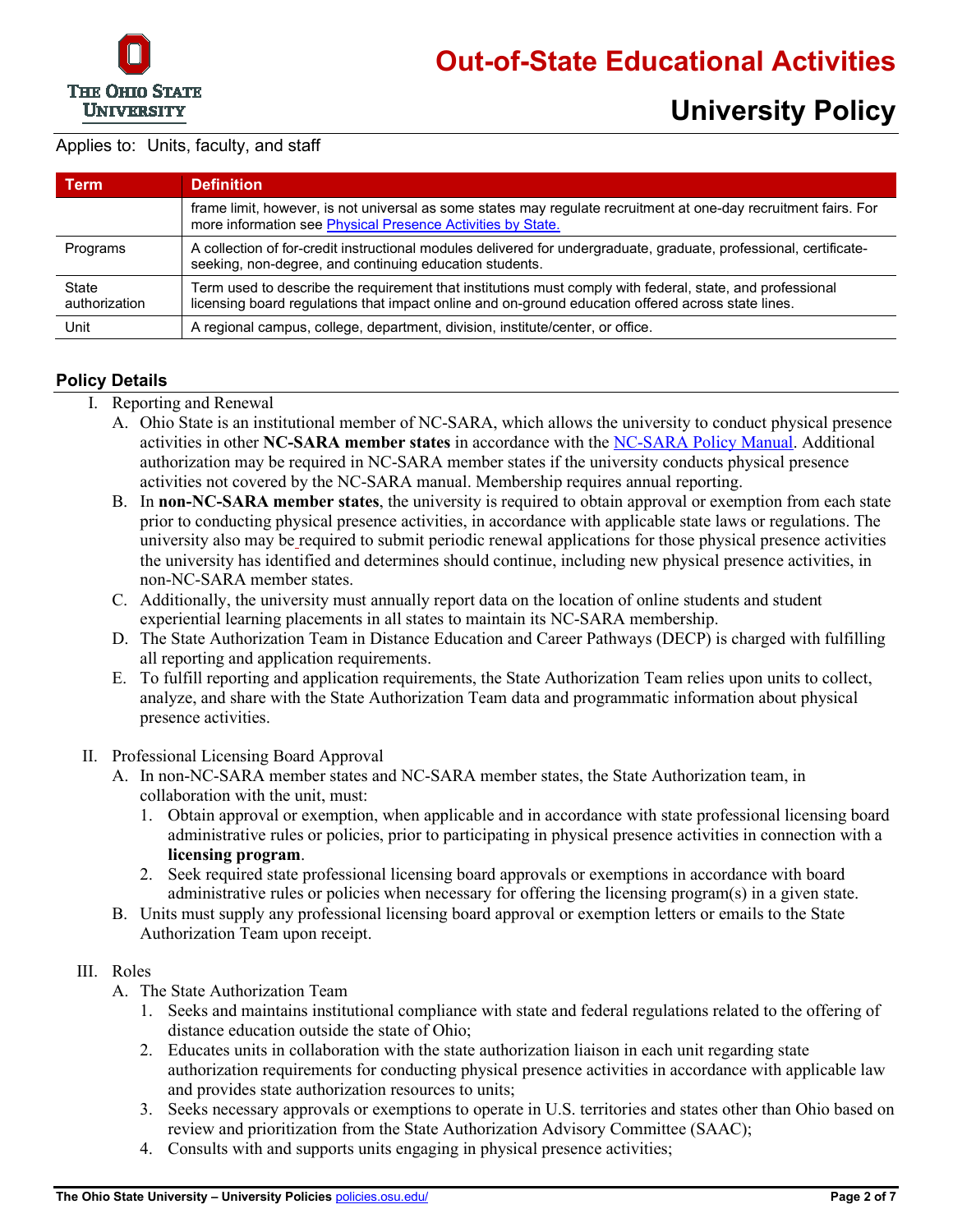

- 5. Maintains and publishes university state authorization approval or exemption status and required consumer disclosures on the state authorization websites; and
- 6. Reports to Student Financial Aid whenever there is a change in status to any distance education program or state approval or exemption, including additions, deletions, and/or changes in approval or exemption status.
- B. The State Authorization Advisory Committee (SAAC)
	- 1. Is convened by the State Authorization Team and includes faculty and staff representatives from the four executive dean areas (Arts and Sciences, Health Sciences, professional colleges, regional campuses), Student Financial Aid, and the University Registrar, as well as student representatives;
	- 2. Meets quarterly, or as needed, to review and prioritize institutional applications for NC-SARA member states or non-NC-SARA member states or territories based on risk assessments; and
	- 3. Informs state authorization liaisons, units, and university leadership of state actions against the university, state or federal regulatory changes, NC-SARA policy changes, and the impact on current approvals or exemptions.
- C. State Authorization Liaisons
	- 1. Are appointed at the associate dean level and serve as the point of contact for their unit;
	- 2. Educate their units regarding state authorization requirements for physical presence activities in coordination with the State Authorization Team;
	- 3. Collect, analyze, and report data to the State Authorization Team to fulfill reporting requirements; and
	- 4. Determine unit-specific action plans for physical presence activities in conjunction with their unit and the SAAC.
- D. Units
	- 1. Must be familiar with and understand [Physical Presence Activities by State](http://go.osu.edu/stateauth-bystate) and must consult with their state authorization liaison prior to initiating physical presence activities;
	- 2. Submit all anticipated or emerging physical presence activities for NC-SARA member states or non-NC-SARA member states to their state authorization liaison;
	- 3. Submit all NC-SARA member states or non-NC-SARA member state application information to their state authorization liaison, as requested by the State Authorization Team;
	- 4. Disclose state authorization and professional licensing board status to students; and
	- 5. Must seek, in collaboration with the State Authorization Team, any required professional licensing board approvals or exemptions in NC-SARA member states and non-NC-SARA member states and supply the approval or exemption letters or emails to the State Authorization Team upon receipt.
- E. Faculty and staff
	- 1. Must report anticipated or emerging physical presence activities to their state authorization liaison, even if those physical presence activities are conducted outside the scope of a unit-level program (e.g., student internship placement, etc.).
	- 2. Must report physical presence activities in accordance with Procedure I when they become aware that an individual or unit is engaging in physical presence activities that have not been reported to/approved by the unit. The goal of this requirement is to ensure that the university will seek and obtain approval or exemption to operate in the state if it has not already done so.

### **PROCEDURE**

Issued: 12/01/2016<br>Revised: 05/03/2022 05/03/2022

- I. Collection and Reporting of Data
	- A. Physical presence activities
		- 1. Faculty and staff must inform their units of physical presence activities they conduct or plan to conduct on an ongoing basis.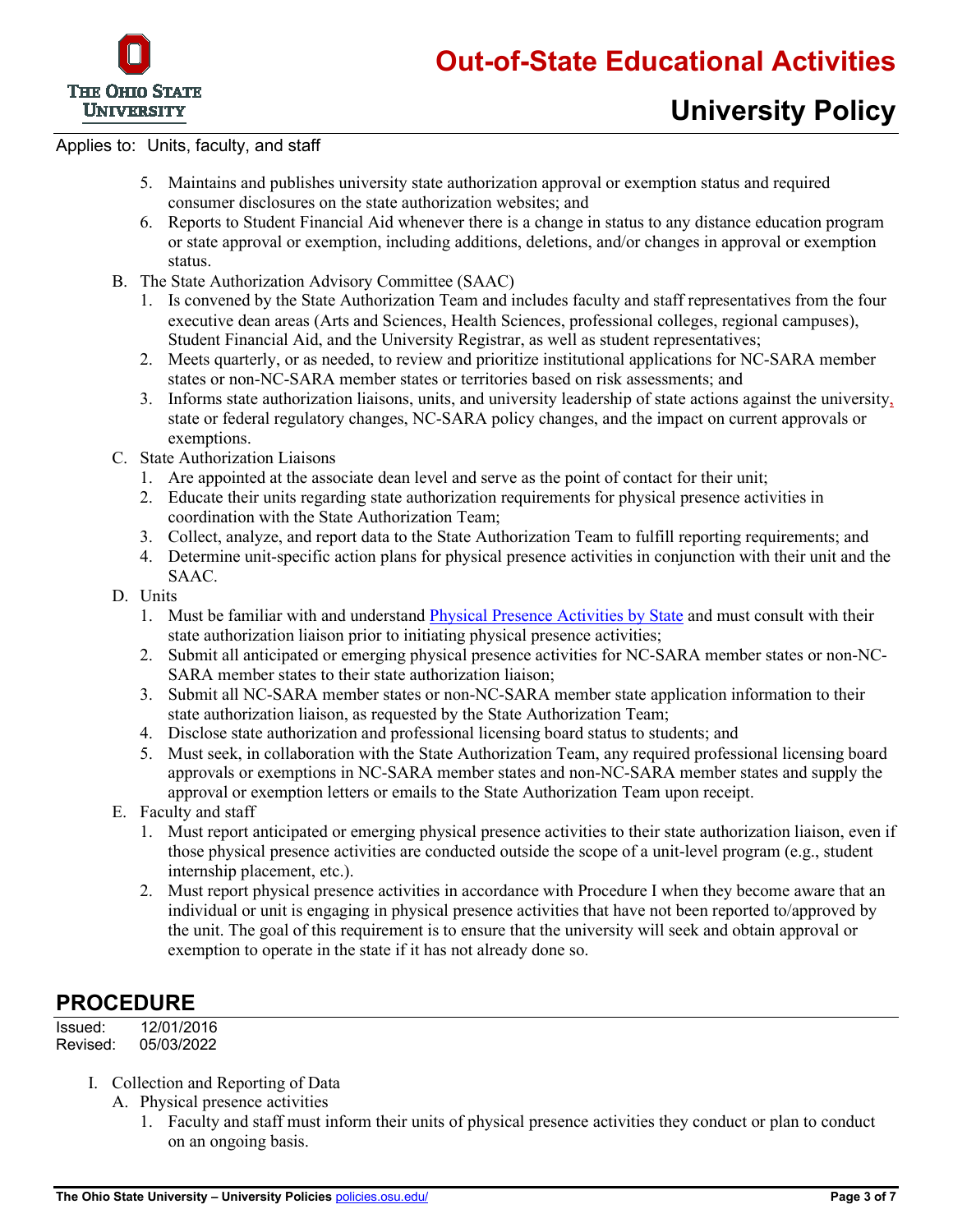

- 2. Units must submit and/or update physical presence activity data to their state authorization liaison when engaging in a new physical presence activity or when there is a change in the scope or location of an existing physical presence activity.
- 3. State authorization liaisons must review unit physical presence activity data and submit data to the State Authorization Team via email or the [State Authorization Reporting Form](http://go.osu.edu/stateauth-reportingform) when units are engaging in a new physical presence activity or when there is a change in the scope or location of an existing physical presence activity.
- 4. Physical presence activities that faculty, staff, or units believe have not been reviewed are to be disclosed within twenty business days of becoming aware of such activities by any of the following methods:
	- a. Inform their state authorization liaison;
	- b. Contact the State Authorization Team; or
	- c. Upload the information via the [State Authorization Reporting Form.](http://go.osu.edu/stateauth-reportingform)
- B. NC-SARA reporting data
	- 1. Under the direction of and in collaboration with the State Authorization Team, units must review, collect, and submit NC-SARA reporting data from the prior academic year to their state authorization liaison on an annual basis. The unit may use the template provided by the State Authorization Team to collect NC-SARA reporting data from the prior academic year. Annual reporting requirements are available in the [NC-SARA Data Reporting Handbook.](https://nc-sara.org/institutional-data-reporting)
	- 2. State authorization liaisons must review unit NC-SARA reporting data and submit data annually to the State Authorization Team via email o[r State Authorization Reporting Form.](http://go.osu.edu/stateauth-reportingform)
- C. NC-SARA and non-NC-SARA application information
	- 1. Units must gather and submit NC-SARA member state and non-NC-SARA member state application information to their state authorization liaison, as requested by the State Authorization Team.
	- 2. State authorization liaisons must review unit NC-SARA member state or non-NC-SARA member state application information and submit to the State Authorization Team as requested via email or [State](http://go.osu.edu/stateauth-reportingform) [Authorization Reporting Form.](http://go.osu.edu/stateauth-reportingform)
- II. Consultation on Physical Presence Activities
	- A. Units engaging or planning to engage in a physical presence activity must consult with their state authorization liaison and the State Authorization Team by submitting a consultation request via email o[r State](http://go.osu.edu/stateauth-reportingform) [Authorization Reporting Form.](http://go.osu.edu/stateauth-reportingform)
	- B. The State Authorization Team will review the information and schedule a consultation with the unit and the state authorization liaison. Additional information may be needed prior to the consultation.
	- C. The state authorization liaison and the unit will jointly determine a plan of action to move forward based on the advisement of the State Authorization Team.

#### III. Review of Data

- A. The SAAC meets quarterly or as needed to review unit data, state or federal regulatory changes, and/or NC-SARA policy changes and to prioritize institutional applications for NC-SARA member states or non-NC-SARA member states or territories based on risk assessments.
- B. The State Authorization Team communicates regulatory or licensing changes and recommendations back to units via the state authorization liaisons. The state authorization liaisons must share these updates with their units as they are received.
- C. The state authorization liaison and their unit must develop a unit-specific action plan for physical presence activities in collaboration with the State Authorization Team.
- D. The State Authorization Team will seek necessary approvals or exemptions for physical presence activities based on the advisement of the SAAC and will inform the state authorization liaisons when approval or exemption is obtained to conduct physical presence activities in NC-SARA member states or non-NC-SARA member states.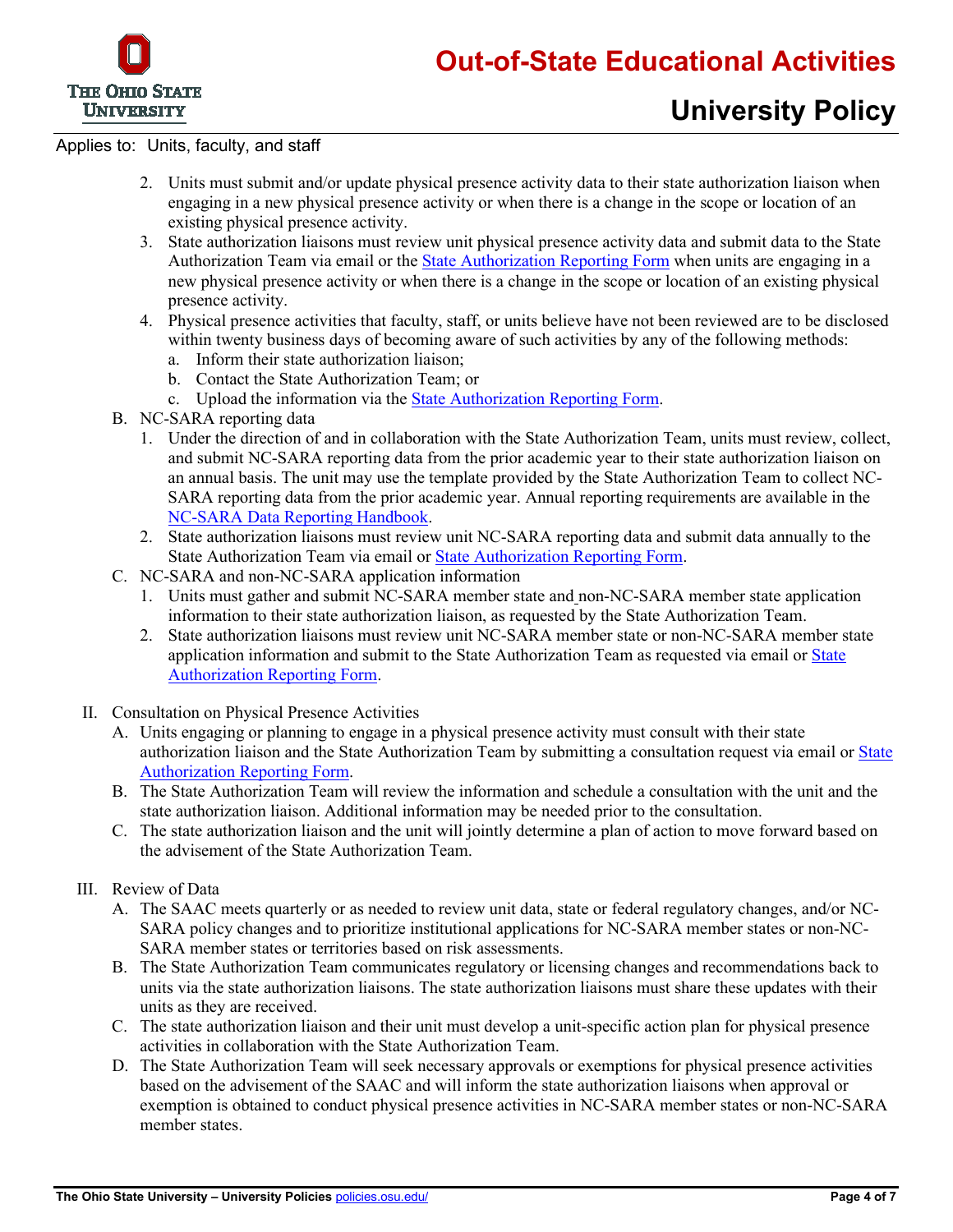

- IV. Disclosing Professional Licensing Board Approval
	- A. Units must provide a **general disclosure** of professional licensing board approval or exemption status to students through the unit website and post the link to the central disclosure webpage(s) maintained by the State Authorization Team.
	- B. Units must submit and/or update documentation of professional licensing board approvals to their state authorization liaison upon receipt. State authorization liaisons must submit professional licensing board approvals or exemptions via email or the [State Authorization Reporting Form](http://go.osu.edu/stateauth-reportingform) upon receipt.
	- C. Units must provide a **direct disclosure** to a student under the following circumstances:
		- 1. Prospective students: If the program's curriculum does not meet state educational requirements or no determination has been made where the prospective student is located, a notice to that effect must go to the student prior to the student making a financial commitment.
		- 2. Enrolled students: If the program's curriculum does not meet the state educational requirements in the location where the enrolled student is located, the notice to that effect must be provided to the enrolled student within 14 calendar days of the institution making that determination.
	- D. The State Authorization Team must provide a general disclosure on its website with the following information:
		- 1. The state licensing board contact information of each state for licensing programs.
		- 2. Whether a licensing program's curriculum meets, does not meet, or the university has not made a determination whether it meets a state's educational requirements for professional licensure or certification.

| <b>Position or Office</b>                                      | <b>Responsibilities</b>                                                                                                                                                                                                                                                                                                                                                                                                                                                                                                                                                                                                                                                                                                                                                                                                                                                                                                                     |
|----------------------------------------------------------------|---------------------------------------------------------------------------------------------------------------------------------------------------------------------------------------------------------------------------------------------------------------------------------------------------------------------------------------------------------------------------------------------------------------------------------------------------------------------------------------------------------------------------------------------------------------------------------------------------------------------------------------------------------------------------------------------------------------------------------------------------------------------------------------------------------------------------------------------------------------------------------------------------------------------------------------------|
| Faculty and staff                                              | 1. Report anticipated or emerging physical presence activities to their state authorization liaison.<br>2. Report existing physical presence activities that have not yet been reported or reviewed as set forth in<br>the policy.<br>3. Inform their units of physical presence activities they conduct or plan to conduct on an ongoing basis.                                                                                                                                                                                                                                                                                                                                                                                                                                                                                                                                                                                            |
| The State Authorization<br><b>Advisory Committee</b><br>(SAAC) | 1. Review and prioritize institutional applications for NC-SARA member states or non-NC-SARA member<br>states or territories as set forth in the policy.<br>2. Inform state authorization liaisons, units, and university leadership of state actions against the<br>university, regulatory changes, NC-SARA policy changes, and impact on current approvals or<br>exemptions.                                                                                                                                                                                                                                                                                                                                                                                                                                                                                                                                                              |
| State authorization<br>liaisons                                | 1. Educate units regarding state authorization requirements for physical presence activities in<br>coordination with State Authorization Team.<br>2. Provide state authorization resources to units in collaboration with State Authorization Team as set<br>forth in the policy.<br>3. Collect, analyze, and submit data to State Authorization Team as set forth in the policy.<br>4. Determine unit-specific action plans for physical presence activities in collaboration with their unit,<br>SAAC, and State Authorization Team.<br>5. Review unit NC-SARA member state or non-NC-SARA member state application information and<br>submit to State Authorization Team as set forth in the policy.<br>6. Communicate regulatory or licensing changes and recommendations to units as they are received<br>from State Authorization Team.<br>7. Submit professional licensing board approvals or exemptions as set forth in the policy. |
| <b>State Authorization Team</b>                                | 1. Fulfil all reporting and application requirements and seek necessary approvals or exemptions as set<br>forth in the policy.<br>2. Maintain institutional compliance with regulations related to offering of distance education outside<br>state of Ohio.<br>3. Educate units regarding state authorization requirements for physical presence activities in<br>coordination with state authorization liaisons.<br>4. Consult with and support units engaging in or planning to engage in physical presence activities.<br>5. Maintain and publish university state authorization approval or exemption status and required<br>consumer disclosures on the state authorization websites.<br>6. Report status changes to Student Financial Aid as set forth in the policy.                                                                                                                                                                 |

#### **Responsibilities**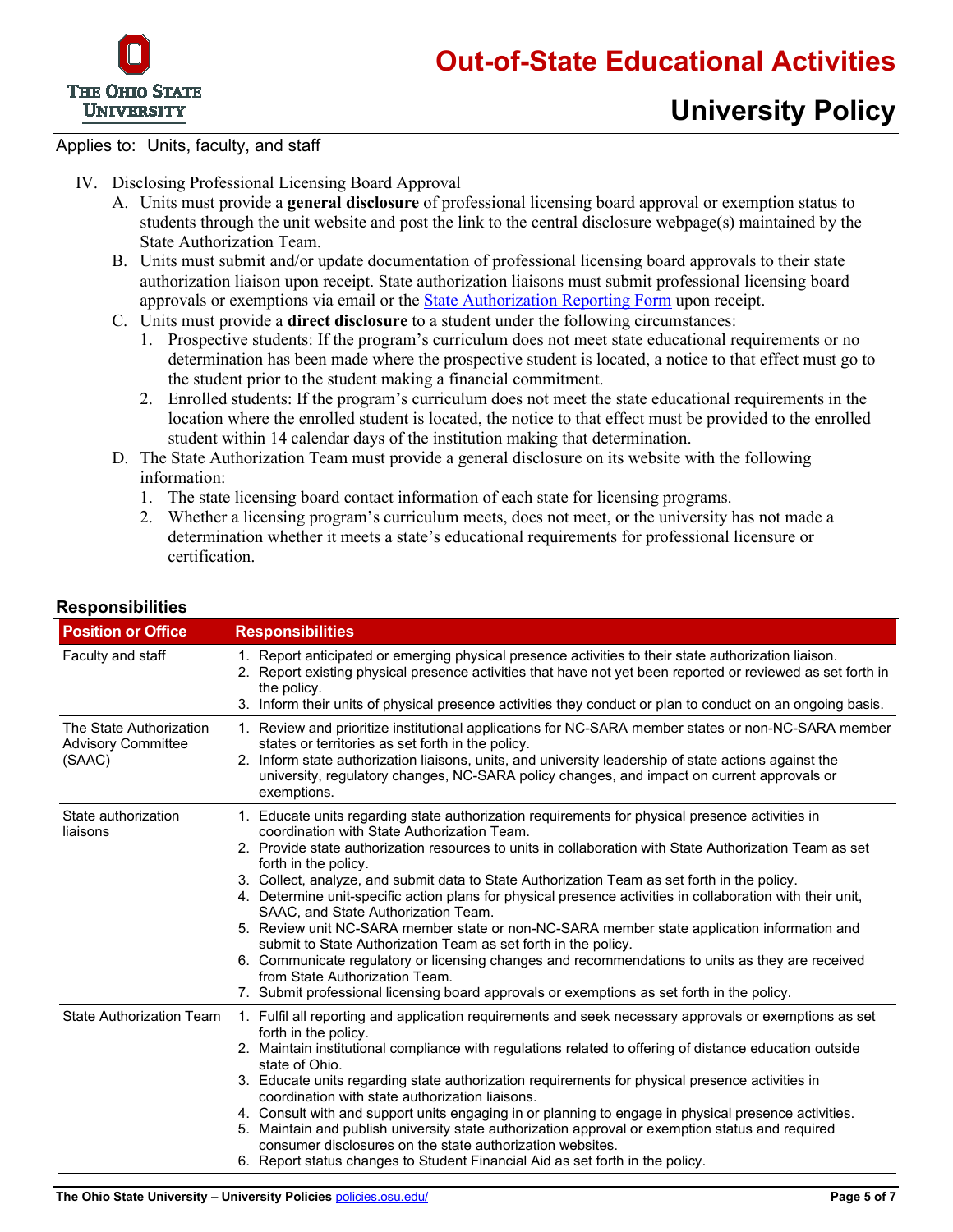

# **University Policy**

#### Applies to: Units, faculty, and staff

| <b>Position or Office</b> | <b>Responsibilities</b>                                                                                                                                                                                                                                                                                                                                                                                                                                                                                                                                                                                                                                                                                                                                                                                                                                                                                                                                                                                                                                                                                                                                                                                                                                                                                            |  |  |  |
|---------------------------|--------------------------------------------------------------------------------------------------------------------------------------------------------------------------------------------------------------------------------------------------------------------------------------------------------------------------------------------------------------------------------------------------------------------------------------------------------------------------------------------------------------------------------------------------------------------------------------------------------------------------------------------------------------------------------------------------------------------------------------------------------------------------------------------------------------------------------------------------------------------------------------------------------------------------------------------------------------------------------------------------------------------------------------------------------------------------------------------------------------------------------------------------------------------------------------------------------------------------------------------------------------------------------------------------------------------|--|--|--|
|                           | 7. Collaborate with units to review, collect, and submit NC-SARA reporting data as set forth in the policy.<br>8. Communicate regulatory or licensing changes and recommendations back to units via state<br>authorization liaisons.<br>9. Collaborate with state authorization liaisons to develop unit-specific action plans for physical presence<br>activities.<br>10. Inform state authorization liaisons when approvals or exemptions are obtained as set forth in the<br>policy.<br>11. Maintain central disclosure webpage(s) as set forth in the policy.                                                                                                                                                                                                                                                                                                                                                                                                                                                                                                                                                                                                                                                                                                                                                  |  |  |  |
| Units                     | 1. Collect, analyze, and share data and programmatic information about physical presence activities with<br>State Authorization Team as set forth in the policy.<br>2. Supply any professional licensing board approval or exemption letters or emails to State Authorization<br>Team upon receipt.<br>3. Provide NC-SARA member state and non-NC-SARA member state application information to their<br>state authorization liaison, upon request by State Authorization Team.<br>4. Consult with their state authorization liaison and State Authorization Team prior to initiating physical<br>presence activities.<br>5. Report anticipated or emerging physical presence activities to their state authorization liaison.<br>6. Report existing physical presence activities that have not yet been reported or reviewed as set forth in<br>the policy.<br>7. Disclose state authorization and professional licensing board status to students.<br>8. Determine unit-specific action plans for physical presence activities in collaboration with their state<br>authorization liaisons.<br>9. Provide general disclosure of professional licensing board approval or exemption status on unit<br>website as set forth in the policy.<br>10. Provide direct disclosure to students as set forth in the policy. |  |  |  |
| University                | 1. Obtain approval or exemption from non-NC-SARA member states prior to conducting physical<br>presence activities as set forth in the policy.<br>2. Annually report data on the location of online students and student experiential learning placements in<br>all states to maintain its NC-SARA membership.                                                                                                                                                                                                                                                                                                                                                                                                                                                                                                                                                                                                                                                                                                                                                                                                                                                                                                                                                                                                     |  |  |  |

#### **Resources**

OTDI State Authorization website[, stateauth.osu.edu,](https://stateauth.osu.edu/) contains the following: State Authorization Reporting Forms: [go.osu.edu/stateauth-reportingform](http://go.osu.edu/stateauth-reportingform) Frequently Asked Questions: [stateauth.osu.edu/departments/state-authorization#faq](http://stateauth.osu.edu/departments/state-authorization#faq) Authorizations Map: [stateauth.osu.edu/departments/state-authorization#authorization-map](http://stateauth.osu.edu/departments/state-authorization#authorization-map) Online program general disclosure webpage: [go.osu.edu/stateauth-disclosures](http://go.osu.edu/stateauth-disclosures) On-campus program general disclosure webpage: [go.osu.edu/stateauth-licensure](http://go.osu.edu/stateauth-licensure) Physical Presence Activities by State: [go.osu.edu/stateauth-bystate](http://go.osu.edu/stateauth-bystate)

#### National Resources

NC-SARA Data Handbook and Data Sharing Agreement: [nc-sara.org/institutional-data-reporting](https://nc-sara.org/institutional-data-reporting) NC-SARA Policy Manual, [nc-sara.org/sara-policy-manual](https://nc-sara.org/sara-policy-manual)

#### **Contacts**

| <b>Subject</b>                                                                                                | Officeˈ                                                                           | <b>Telephone</b> | E-mail/URL                             |
|---------------------------------------------------------------------------------------------------------------|-----------------------------------------------------------------------------------|------------------|----------------------------------------|
| Policy questions (including<br>physical presence activities and<br>State Authorization Advisory<br>Committee) | State Authorization Team, Distance 1614-292-2582<br>Education and Career Pathways |                  | stateauth@osu.edu<br>stateauth.osu.edu |
| Education abroad questions                                                                                    | Office of International Affairs                                                   | 614-292-6101     | oia-educationabroad@osu.edu            |